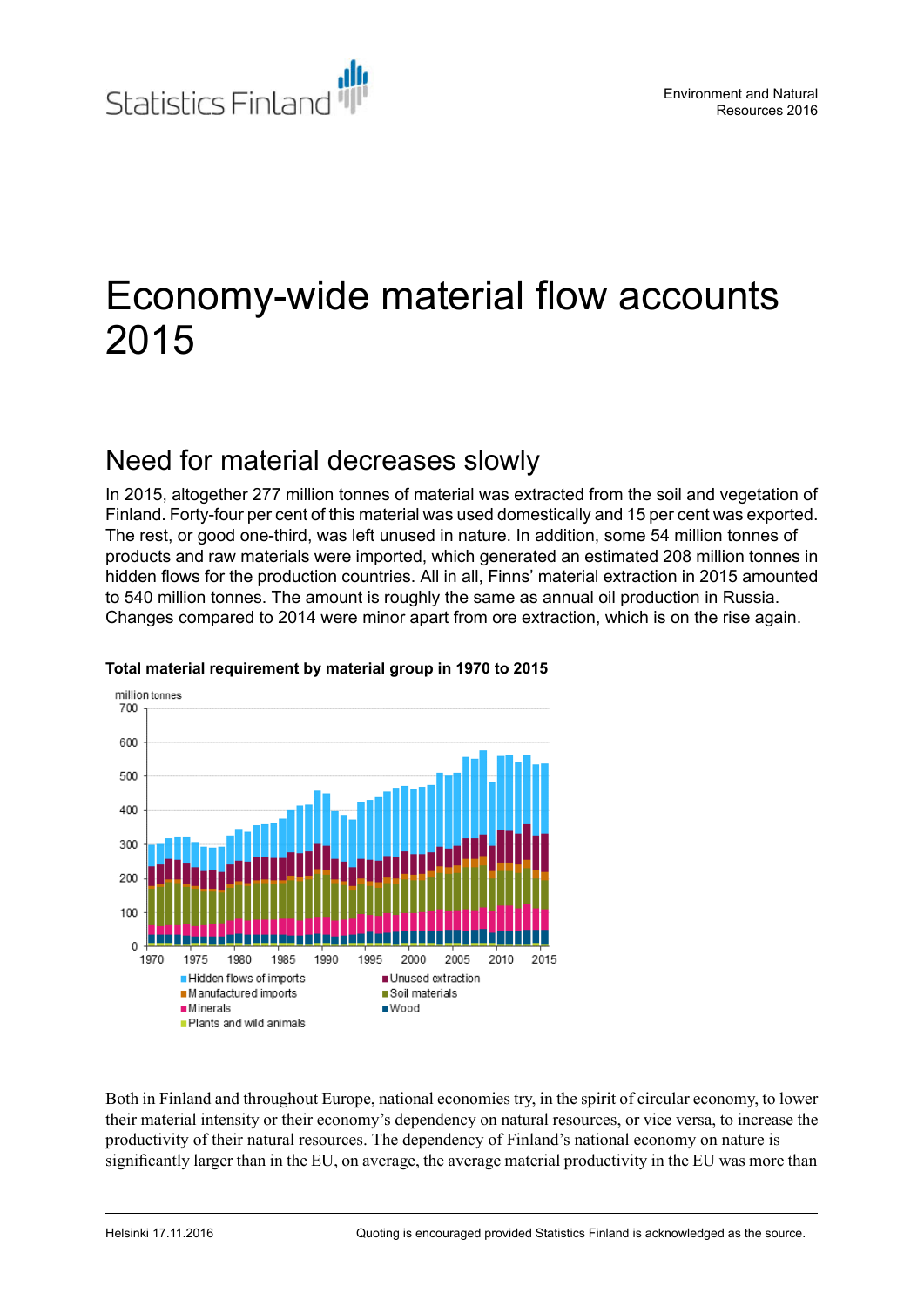double compared to Finland. Halving of direct natural resource inputs to produce one euro has taken 40 years in Finland. At this rate, we will reach the EU average in four to five decades.

![](_page_1_Figure_1.jpeg)

#### **Material intensity of Finland's economy in 1975 to 2015**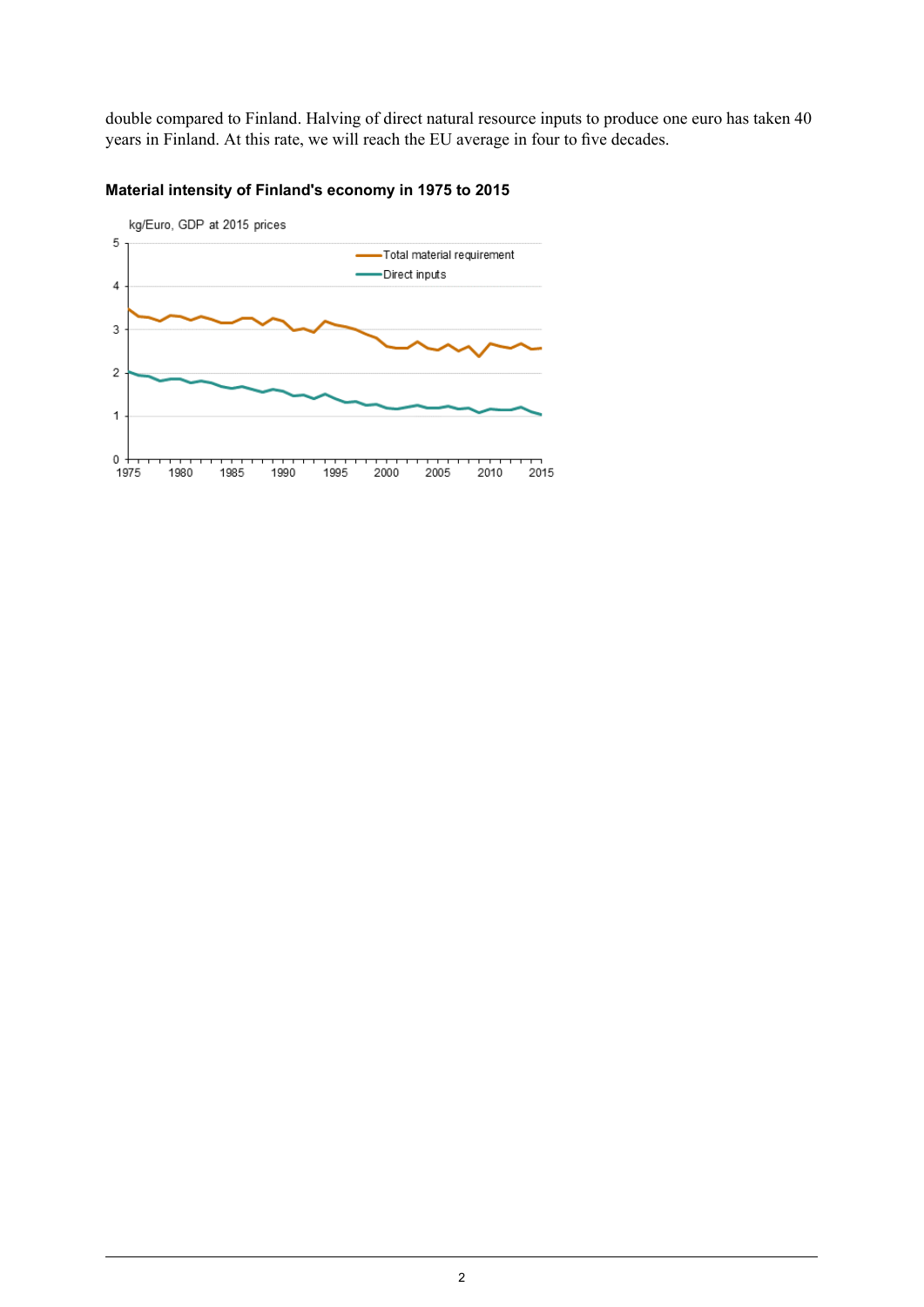# **Contents**

## **Tables**

### **Appendix tables**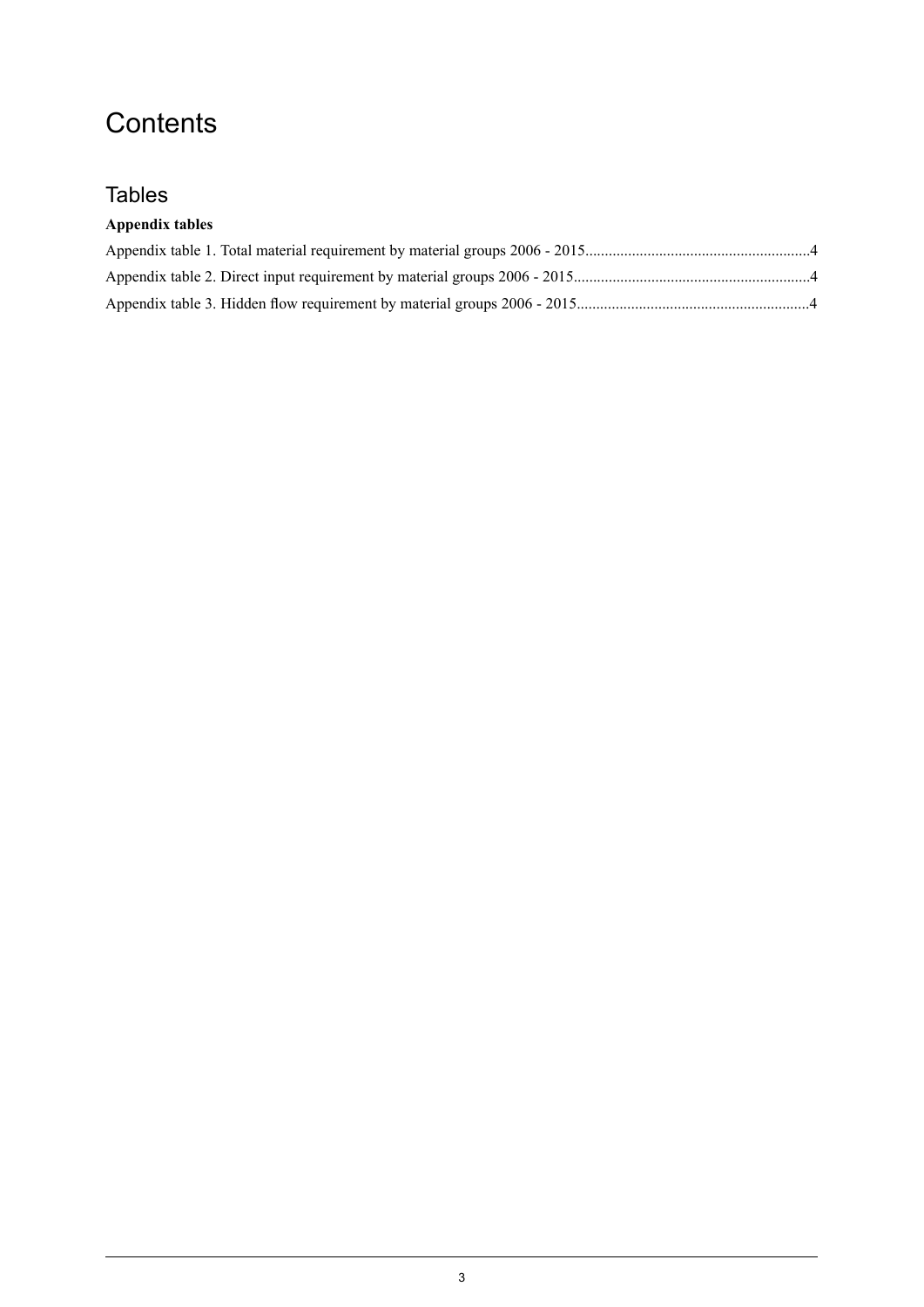# Appendix tables

| 1 000 tonnes                  | 2006    | 2007    | 2008    | 2009    | 2010    | 2011    | 2012    | 2013    | 2014    | 2015    |
|-------------------------------|---------|---------|---------|---------|---------|---------|---------|---------|---------|---------|
| 1. Plants and<br>wild animals | 9564    | 10 542  | 10 516  | 10 555  | 9091    | 9728    | 9 2 2 7 | 9 7 2 8 | 9951    | 9 187   |
| 2. Wood                       | 48 000  | 51 147  | 56 198  | 36 870  | 47 233  | 46 4 26 | 45 660  | 50 689  | 49 947  | 50 914  |
| 3. Minerals                   | 160 981 | 141 046 | 166 254 | 158 667 | 204 444 | 202 758 | 187 239 | 203 255 | 195 021 | 199 791 |
| 4. Soil<br>materials          | 155 645 | 159 719 | 161 307 | 134 381 | 138 456 | 134 207 | 137 494 | 141 503 | 121 031 | 118 178 |
| 5.<br>Manufactured<br>imports | 177 519 | 184 961 | 183829  | 142 936 | 161 409 | 169 529 | 163 973 | 157 142 | 158 015 | 160 439 |
| Total                         | 551709  | 547415  | 578 104 | 483 410 | 560 632 | 562 647 | 543 594 | 562 317 | 533 964 | 538 509 |

### <span id="page-3-0"></span>**Appendix table 1. Total material requirement by material groups 2006 - 2015**

#### <span id="page-3-1"></span>**Appendix table 2. Direct input requirement by material groups 2006 - 2015**

| 1 000 tonnes                  | 2006    | 2007     | 2008    | 2009    | 2010    | 2011    | 2012    | 2013    | 2014    | 2015    |
|-------------------------------|---------|----------|---------|---------|---------|---------|---------|---------|---------|---------|
| 1. Plants and wild<br>animals | 9 2 6 2 | 10 306   | 10 186  | 10 285  | 8868    | 9499    | 8954    | 9451    | 9692    | 8979    |
| 2. Wood                       | 37 352  | 39 7 7 5 | 42 670  | 29 4 94 | 37 291  | 36 769  | 36 530  | 40 384  | 39 643  | 40 398  |
| 3. Minerals                   | 64 485  | 56 783   | 61955   | 63782   | 75 647  | 75 094  | 68 044  | 75 284  | 67 733  | 61 119  |
| 4. Soil materials             | 123 159 | 127 191  | 123 928 | 97 273  | 101 083 | 100 858 | 103 126 | 105 223 | 87988   | 84 948  |
| 5. Manufactured<br>imports    | 23 238  | 24 662   | 26 304  | 20 999  | 24 151  | 25 401  | 24 214  | 24 790  | 24 055  | 23 510  |
| Total                         | 257 495 | 258 717  | 265 043 | 221833  | 247 040 | 247 621 | 240 868 | 255 131 | 229 111 | 218 954 |

#### <span id="page-3-2"></span>**Appendix table 3. Hidden flow requirement by material groups 2006 - 2015**

| 1 000 tonnes                  | 2006     | 2007    | 2008    | 2009    | 2010    | 2011       | 2012    | 2013    | 2014    | 2015    |
|-------------------------------|----------|---------|---------|---------|---------|------------|---------|---------|---------|---------|
| 1. Plants and wild<br>animals | 302      | 237     | 330     | 271     | 223     | 229        | 274     | 277     | 258     | 208     |
| 2. Wood                       | 10 648   | 11 372  | 13529   | 7 3 7 6 | 9941    | 9657       | 9 1 3 1 | 10 305  | 10 304  | 10516   |
| 3. Minerals                   | 96 497   | 84 263  | 104 299 | 94 885  | 128 797 | 664<br>127 | 119 195 | 127 971 | 127 288 | 138 672 |
| 4. Soil materials             | 32 4 8 6 | 32 528  | 37 379  | 37 108  | 37 373  | 33 349     | 34 368  | 36 280  | 33 043  | 33 230  |
| 5. Manufactured<br>imports    | 154 281  | 160 299 | 157 524 | 121 937 | 137 258 | 144 129    | 139 759 | 132 352 | 133 960 | 136 929 |
| Total                         | 294 214  | 288 698 | 313061  | 261 577 | 313 592 | 315 027    | 302 726 | 307 186 | 304 853 | 319 554 |